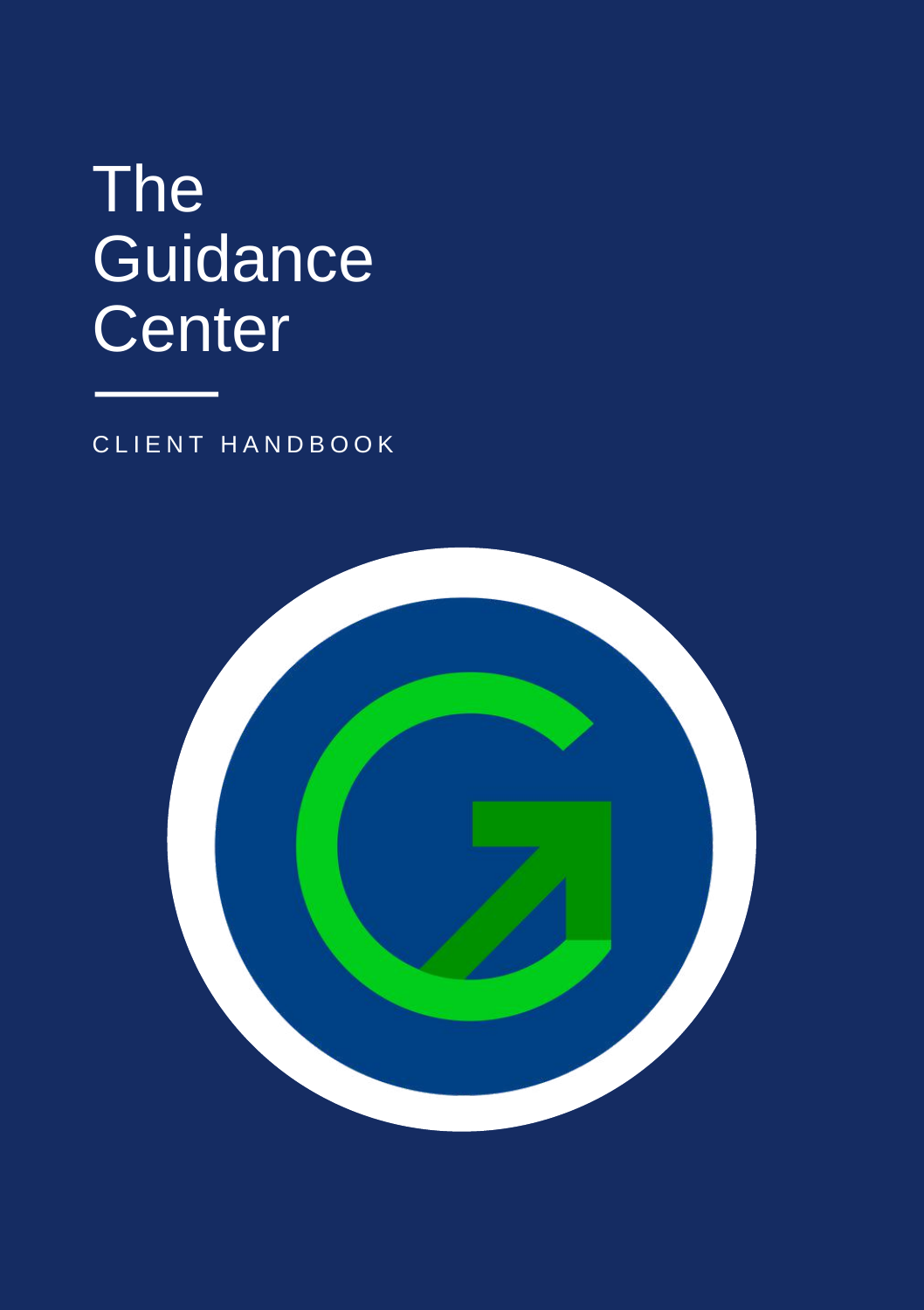# **THE GUIDANCE CENTER** WELCOME TO

The Guidance Center is a nonprofit Certified Community Behavioral Health Clinic (CCBHC) that provides quality services to children, adolescents and adults. We provide an array of specialized programs in mental health, substance use and family services.

We are glad you have chosen us to provide your care. Whether you are dealing with a mental health need, substance use disorder, or just need a supportive service. We are prepared to offer specialized services to help you achieve a healthier and happier life.

This handbook is provided to all persons who receive services through The Guidance Center. It contains information that will help you and your care provider understand services and responsibilities of each person receiving services. This handbook may be revised at any time without notice. Please let us know if you have any questions or concerns.

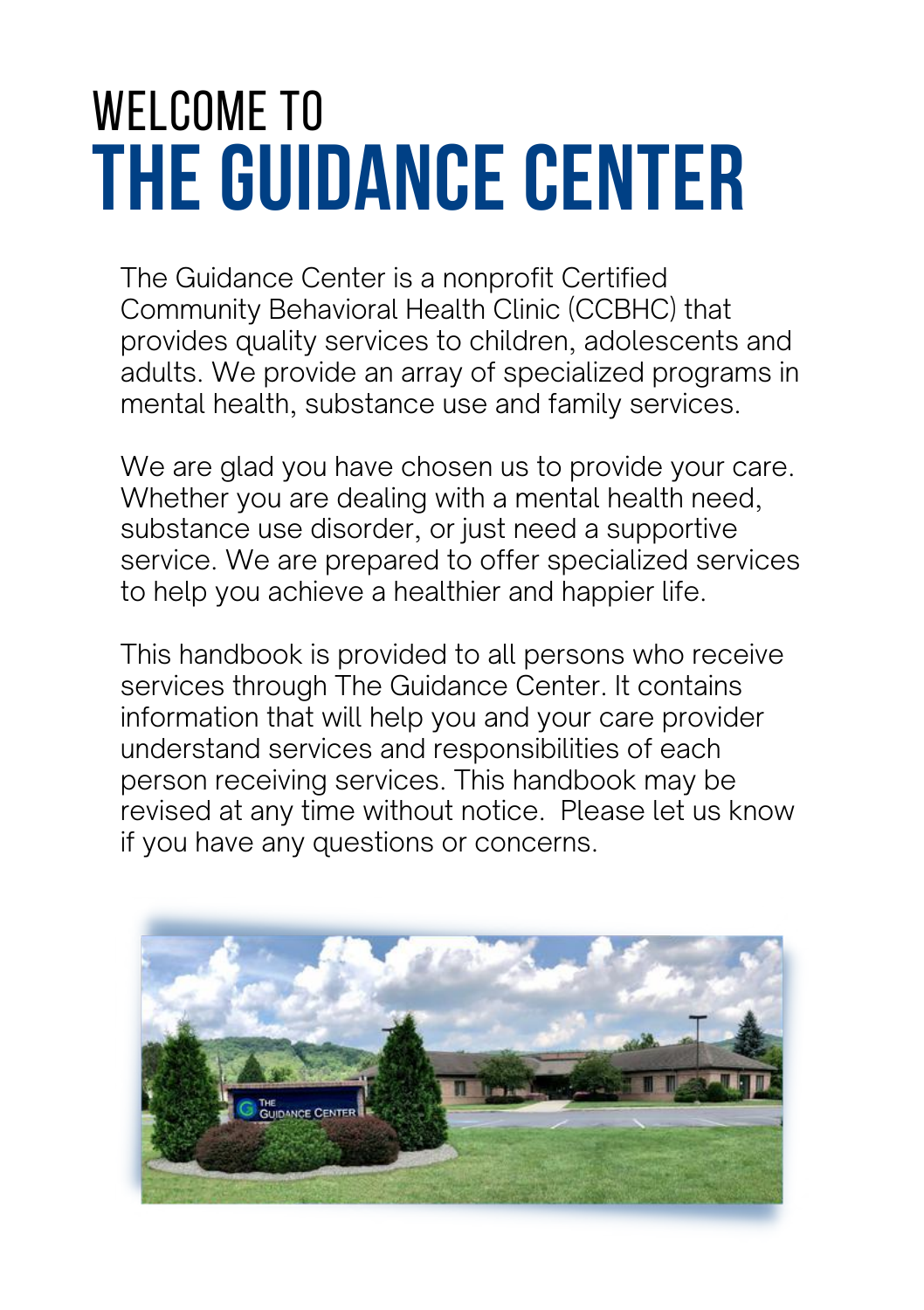

### **OUR MISSION**

The Guidance Center is committed to the development and provision of comprehensive mental health, intellectual and developmental disabilities and related prevention services.

The service delivery system will be guided by principles of least restrictive care, cost effectiveness, accessibility and responsiveness to the individuals of the community.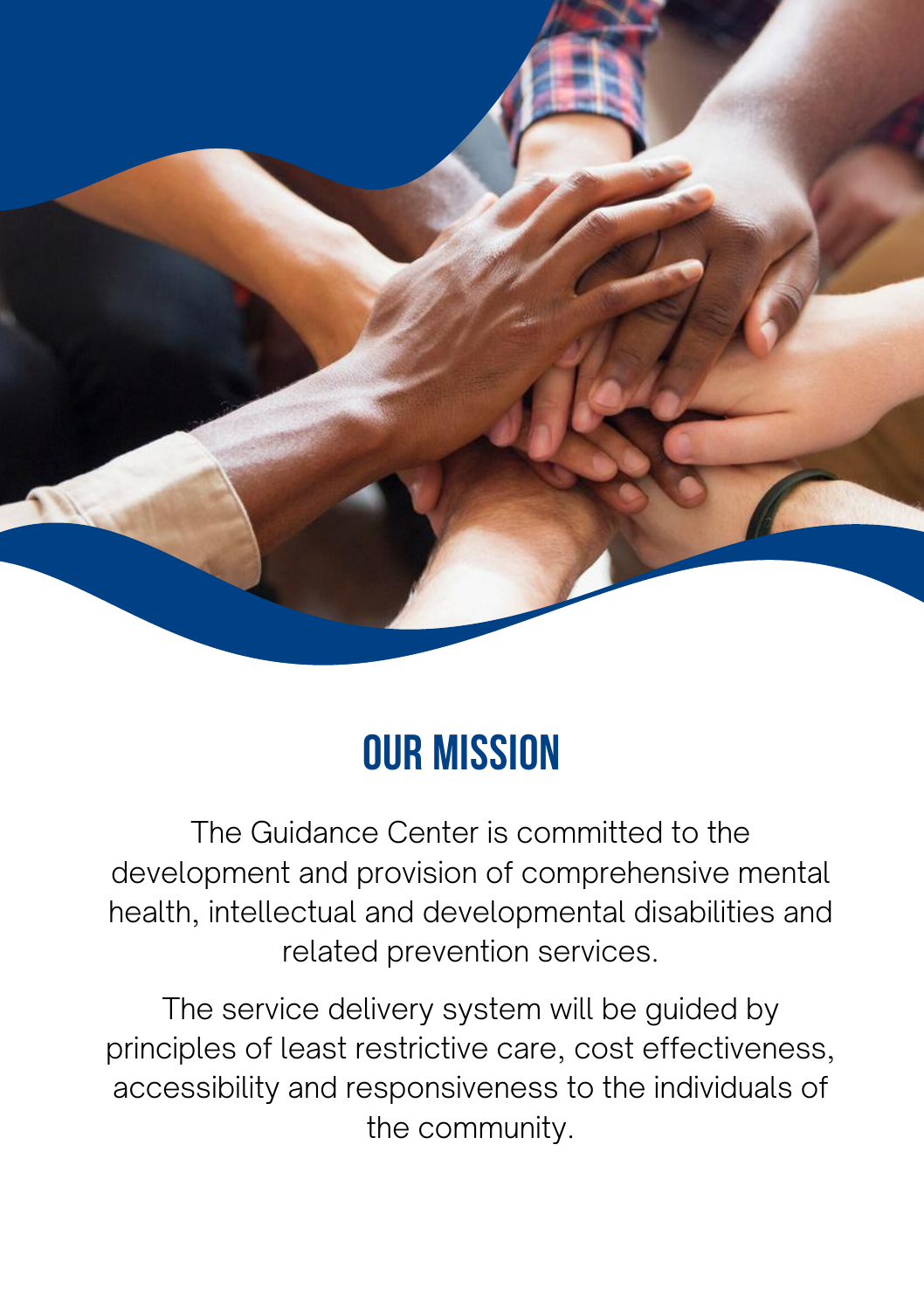### The Guidance Center | Main Office

110 Campus Drive Bradford, Pennsylvania 16701 Phone: (814) 362-6535 Fax: (814) 362-7358

### **Smethport**

415 West Main St. Smethport, PA 16749 (814) 887-5591

### Kane

300 N Fraley St. Kane, PA 16735 (814) 837-7171

Family Center 1 Mechanic St.

### DuBois

994 Beaver Drive Dubois, PA 15801 (814) 371-0613

### St. Marys

**1307 Bucktail Rd.** St. Marys, PA 15857 (814) 834-1645

### Cameron County

603 Woodland Ave. Emporium, PA 15834 (814) 486-4000

### STEPS Drop in Center

**62 Main Street** Bradford, PA 16701 (814) 362-6260

Bradford, PA 16701 (814) 362-1834

### **L O C A TIO N S**

### **VISIT US ONLINE**

For more information about our agency or for a digital copy of this handbook, Scan QR code or visit us at www.guidancecenter.net

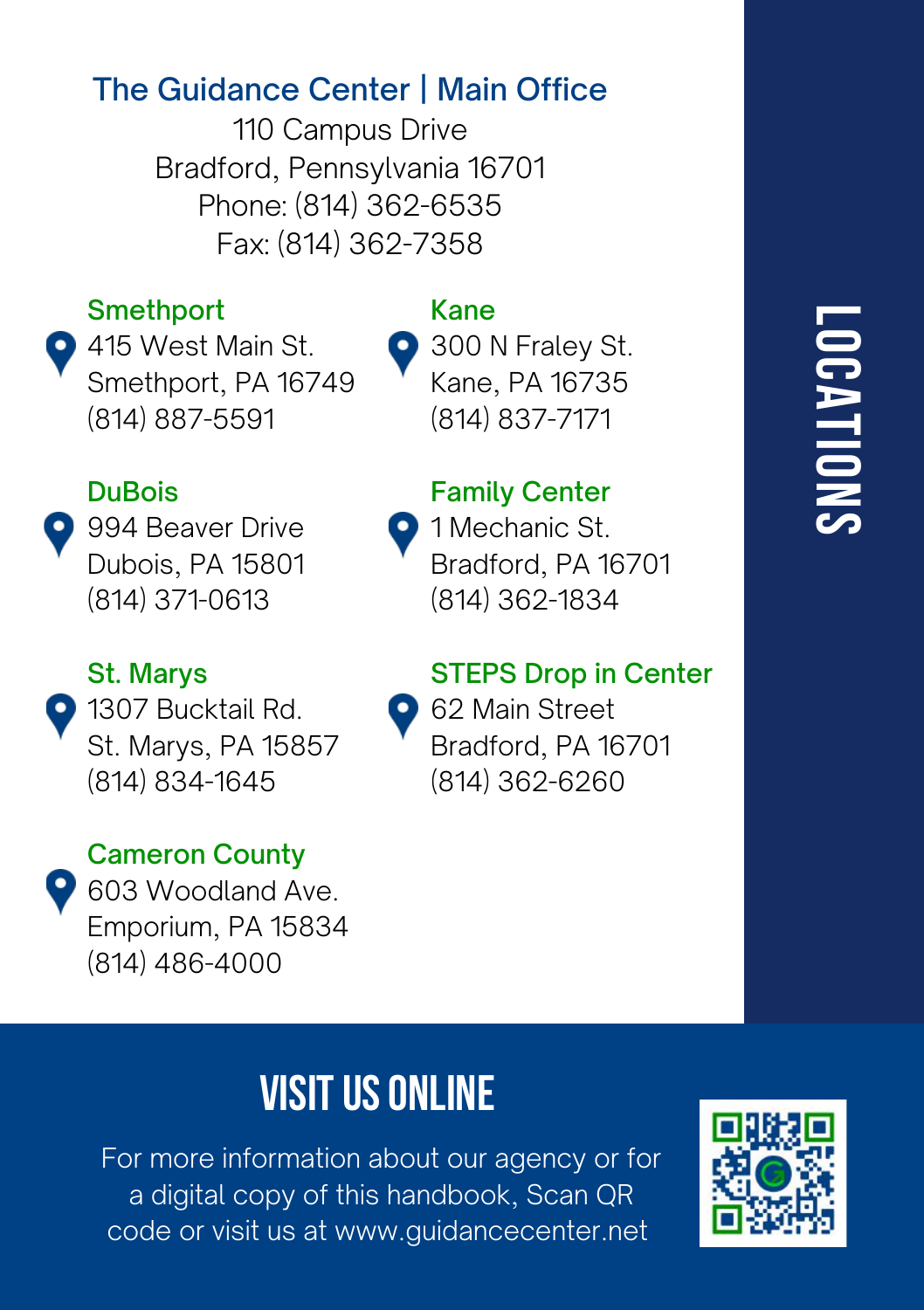### **Client rights**

No person shall be excluded from participation in, nor denied the benefits of treatment, or be subject to any form of discrimination including any different treatment, because of race, color, national origin, gender, sexual orientation, age, marital status, religious belief, disability, economic circumstance, or any other consideration made unlawful by applicable law.

You have the right to 'Freedom of Choice'. If there is another agency that provides the requested services, you can choose which agency you want to provide these services. You can't be forced into having services at The Guidance Center.

If you decide you do not want services from a particular program, you can still choose to receive other services. Refusing services cannot be used against you in getting the help you need.

Information about you and your family is considered private and confidential. This information can only be shared if you give permission or if the information is required by law.

Treatment is provided with an emphasis on Recovery Principles. The principles used to drive your care include self-directed, person-centered, empowerment, holistic, many pathways, strength based, peer support, respect, responsibility, hope, trauma informed, privacy, security and honor.

You have the right to make complaints that are then heard and acted on promptly. The Guidance Center has a process to make sure this occurs.

You have the right to choose someone to help you protect your rights and to see a lawyer, in private, at any time.

You have the right to have the cost of your treatment be explained, including receiving an itemized statement upon request.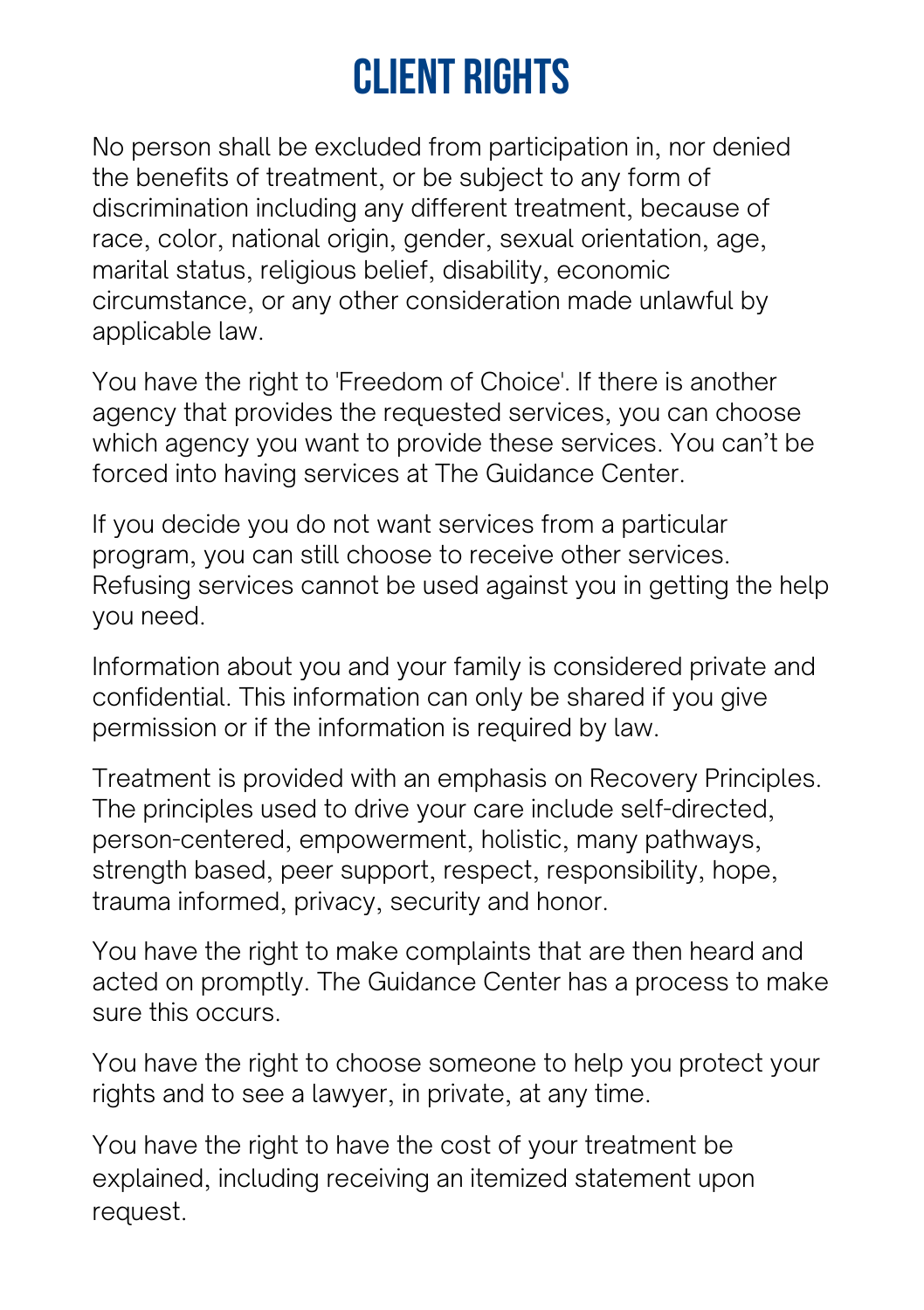### **CRISIS SUPPORT**

Our primary concern is your safety. If you feel you are in a mental and/or substance use crisis situation, we can be reached 24 hours a day to help you and your family.

- In McKean County call the 24-hour crisis hotline at (814) 362-4623 or 1-800-459-6568
- Contact the National Suicide Prevention Lifeline 1-800-273-8255
- Go to the nearest emergency room for an evaluation for inpatient care
- Call 9-1-1 if an urgent need arises

The Guidance Center seeks to maintain a safe and secure environment for you. Weapons, alcohol, and illicit drugs are not permitted on premises.

You will be asked to leave the premises if we become aware you have illicit drugs, alcohol, or weapons with you.

It is a policy of The Guidance Center not to restrain or seclude any individual. The Guidance Center will contact law enforcement as necessary to maintain a safe and secure environment.

In case of emergency, the location of emergency exits, fire extinguishers are posted on the walls throughout the building. The Guidance Center is a tobacco free agency.

For the safety of our clients, staff and visitors, The Guidance Center employs camera surveillance equipment for security purposes. Surveillance cameras are only utilized in public areas where there is no "reasonable expectation of privacy."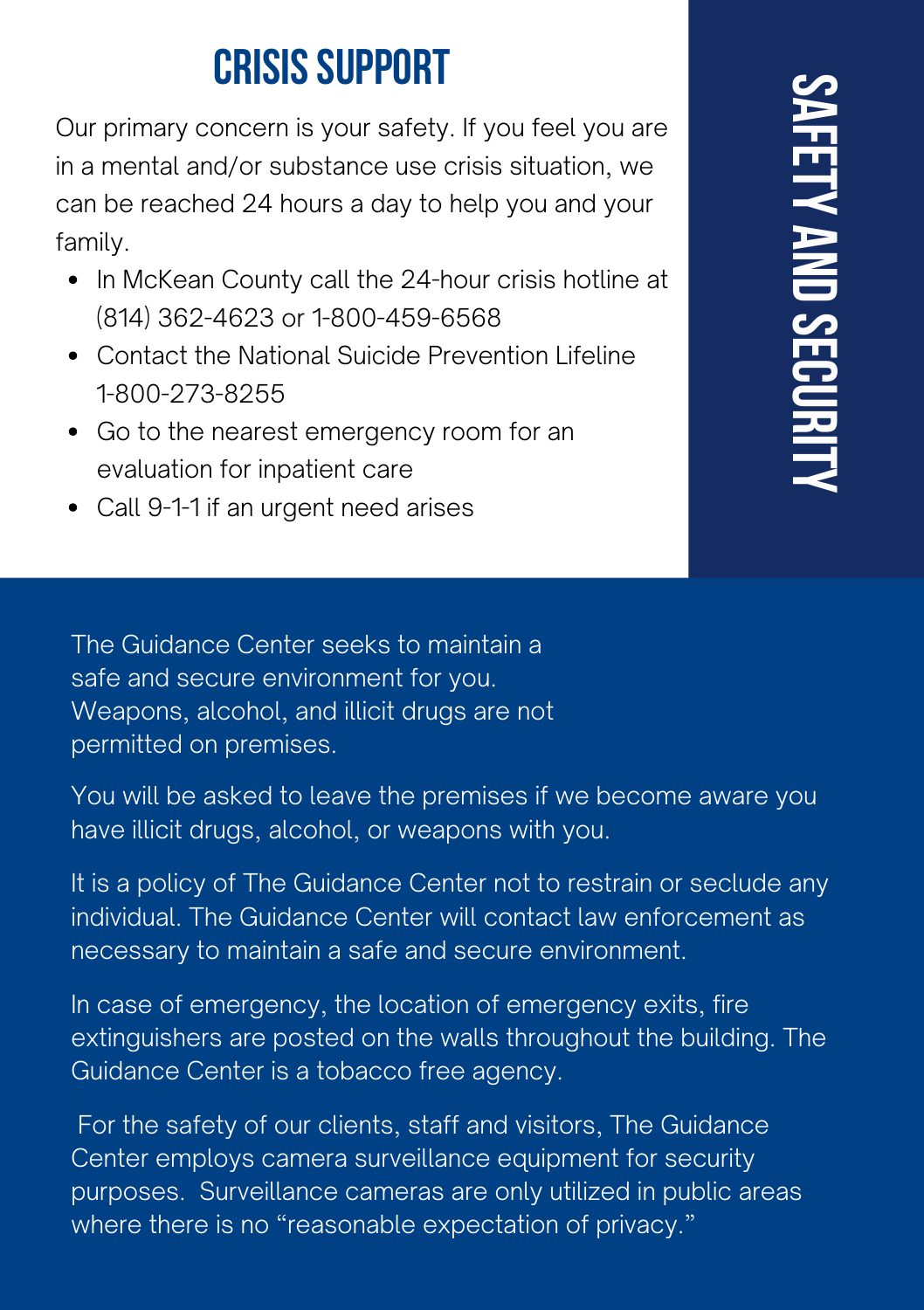# **YOUR PLAN OF CARE**





You will be assessed by an intake clinician who will discuss the reason you are seeking services. A preliminary plan of treatment, including referrals to appropriate services and/or resources will be completed.

The intake clinician will also assist in making any available follow-up appointments for you. You will receive information regarding our program guidelines and policies.

The length of time in service varies for each individual and program, and we encourage you to remain in treatment as long as is recommended.

Your treatment plan will be specific to your unique needs and circumstances. Your voice and participation is crucial to this process.

If you move out of the area, we may need to redirect you to the community behavioral health center closest to you.

We believe your input and feedback are vital to assess quality of care, satisfaction, and achievement of outcomes. While you are in service, we may ask that you complete client satisfaction surveys. We appreciate your assistance in completing these surveys so we may know how to best help you and other people we serve.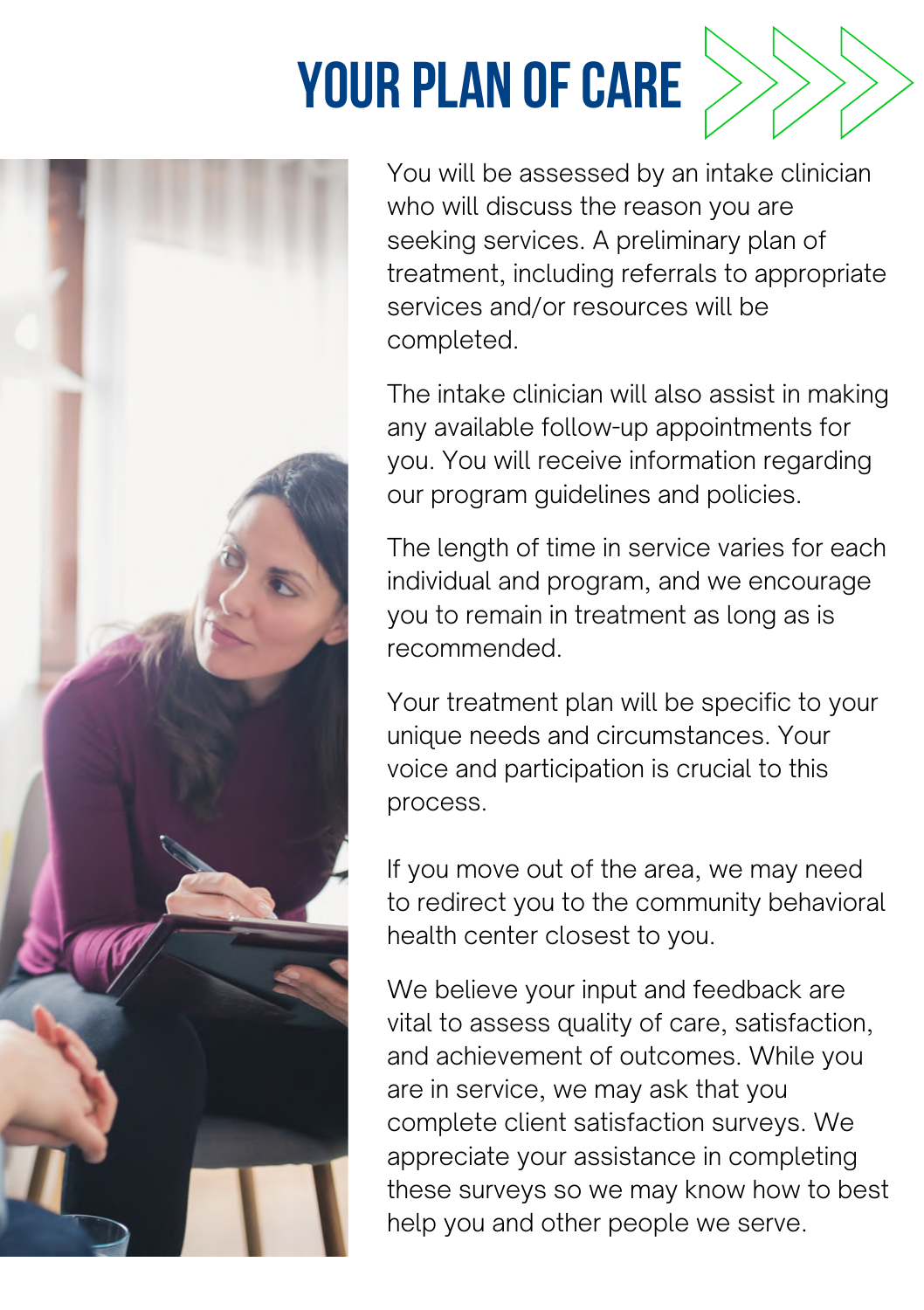The Guidance Center is committed to the protection of our clients' privacy. Information about you and your family is confidential and will not be provided to others without your written consent except under the certain legal conditions provided in our Notice of Privacy Practices. You may revoke an authorization to release information at any time.

You have certain legal rights to review and obtain copies of your records with respect to the information we hold about you. Access may be denied if obtaining the information may cause harm to you or someone else.

If you believe your privacy rights have been violated, you may contact The Guidance Center at (814) 362-6535 or in writing to: The Guidance Center, 110 Campus Drive, Bradford, PA 16701.

You will be offered a more detailed copy of our Notice of Privacy Practices. You may request a copy of our Notice of Privacy Practices at any time, or view/download it on our website at www.guidancecenter.net.

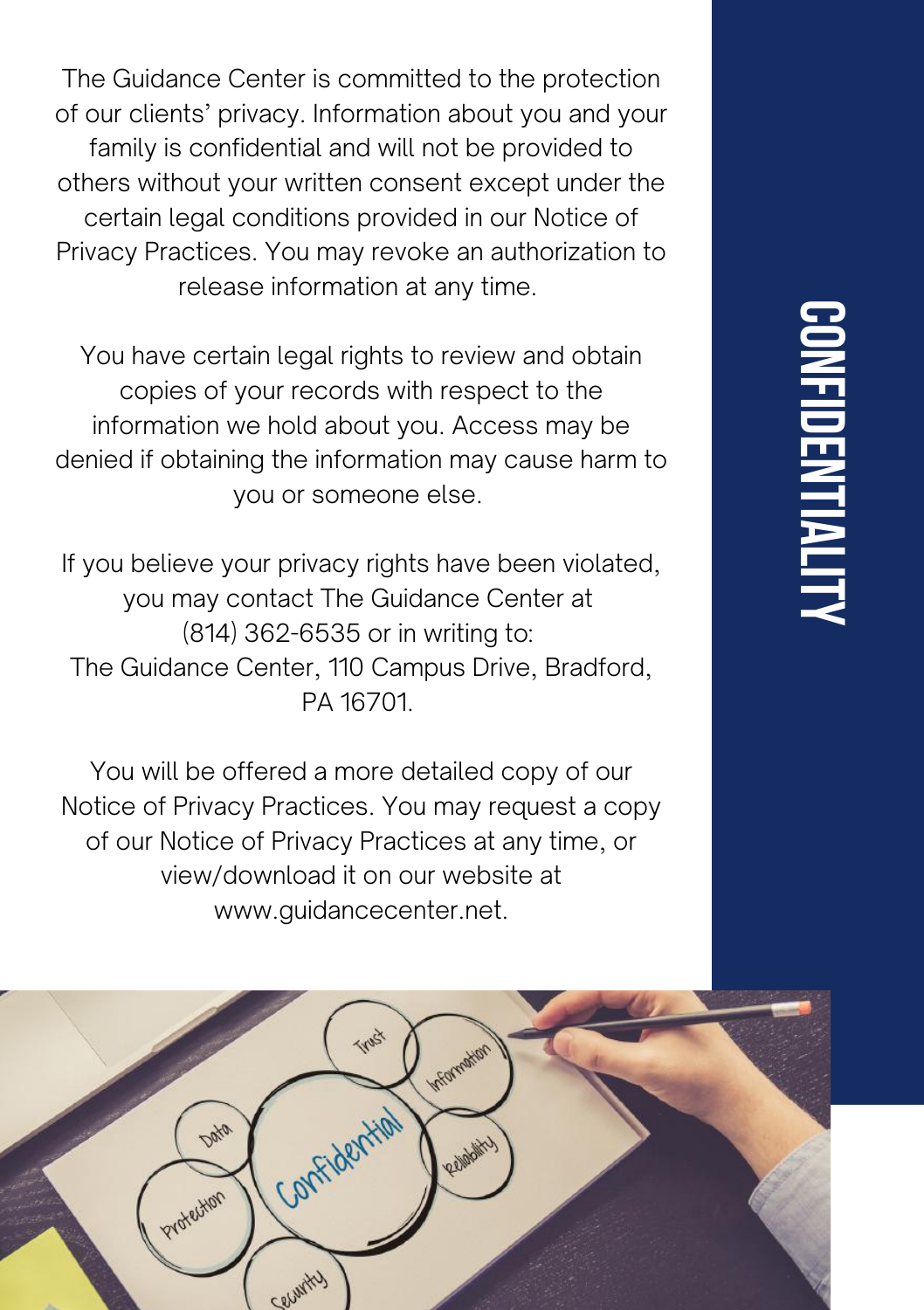### **Grievances/Concerns**

The Guidance Center is committed to providing individuals with the best possible services. Part of this commitment is encouraging an open atmosphere in which any problem, complaint, suggestion, or question receives a timely response until the concern is resolved.

You have the right to voice opinions, concerns and grievances without fear of interference, coercion, discrimination, or reprisal.

If you or a family member are dissatisfied with services or feel that your rights have been infringed upon, please follow the following procedure:

1) Try to resolve the problem with the specific person involved, if possible. You may represent yourself and/or have a representative present for the purpose of support and advocacy.

2) If an agreement is unable to be reached, or you are not satisfied with the result, the concern / grievance should be brought to the program's director. The director will consult with individuals concerned as warranted. The director will respond within three (3) business days.

3) If the issue(s) is not resolved, or you are still not satisfied with the results, you may submit a written concern / grievance to the agency Compliance Officer. The Compliance Officer will investigate your complaint and give you a response within ten (10) business days.

4) If resolution can't be reached, clients may contact the Office of Mental Health & Substance Abuse Services.

#### Compliance Officer The Guidance Center

110 Campus Drive Bradford, PA 16701 Phone: (814) 362-6535

### Office of Mental Health & Substance Abuse Services 301 Fifth Avenue, Room 480 Pittsburgh, PA 15222 Phone: (412) 565-5226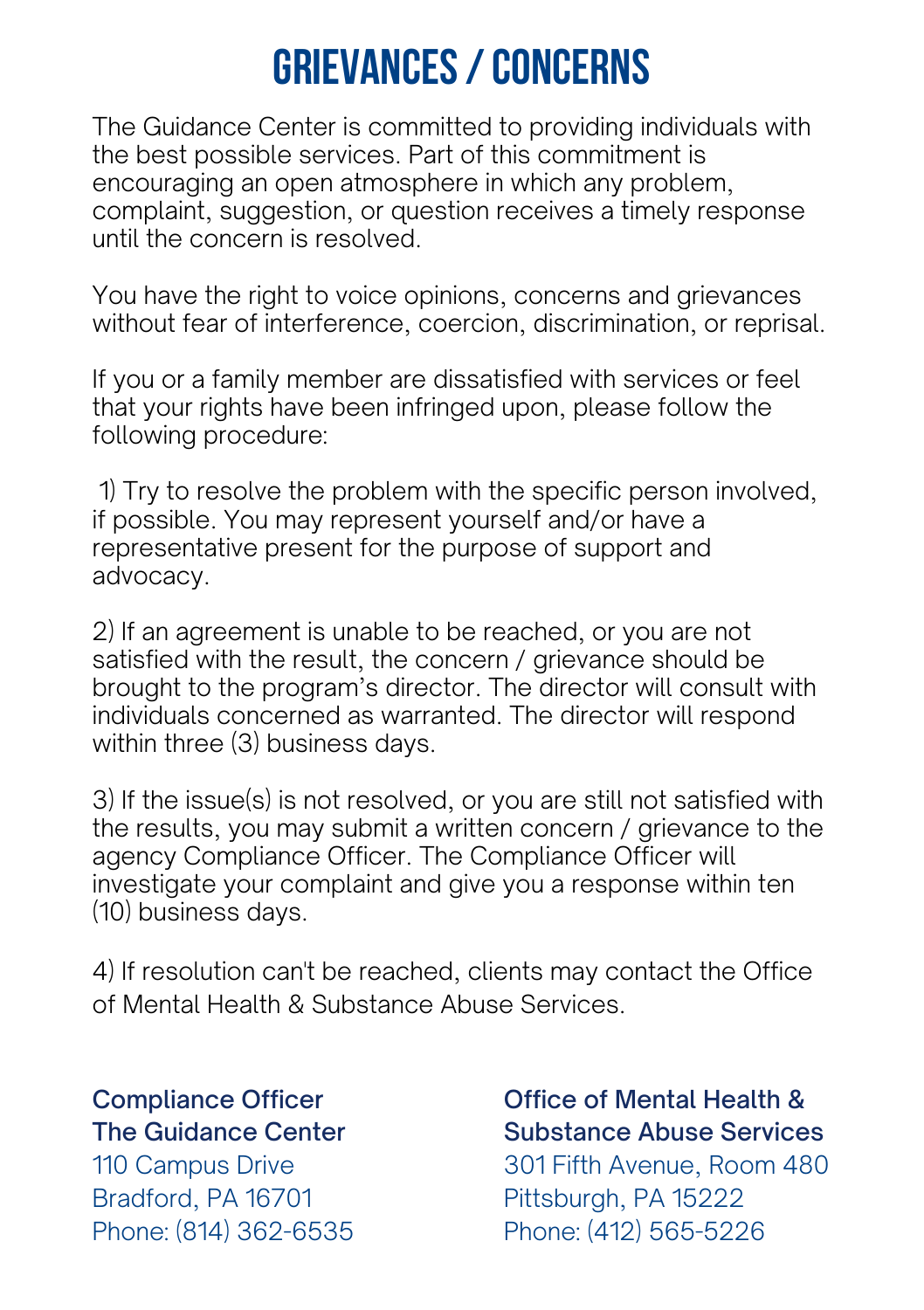You are expected to attend **ALL** scheduled appointments on time, and notify us at least 24 hours in advance if you need to cancel your appointment.

Canceling Appointments: If you call to cancel two consecutive appointments without giving 24-hour notice, you will be placed on Stand-By for your next appointment.

No Show: If you fail to come to one appointment for psychiatric and two appointments for counseling without notice, you will be placed on Stand-By.

Arriving Late: If you arrive more than 10 minutes late for a psychiatric appointment or 15 minutes late for a counseling session, you may not be seen that day.

Stand-By Appointments: Are scheduled throughout the day. These are not guaranteed appointments. You may have to wait until an appointment becomes available. If an appointment doesn't become available, you will be offered a regular scheduled appointment.

A parent or legal guardian must accompany children under the age of 14 to their appointments.

Children under the age of 14 cannot be left alone in the waiting room.

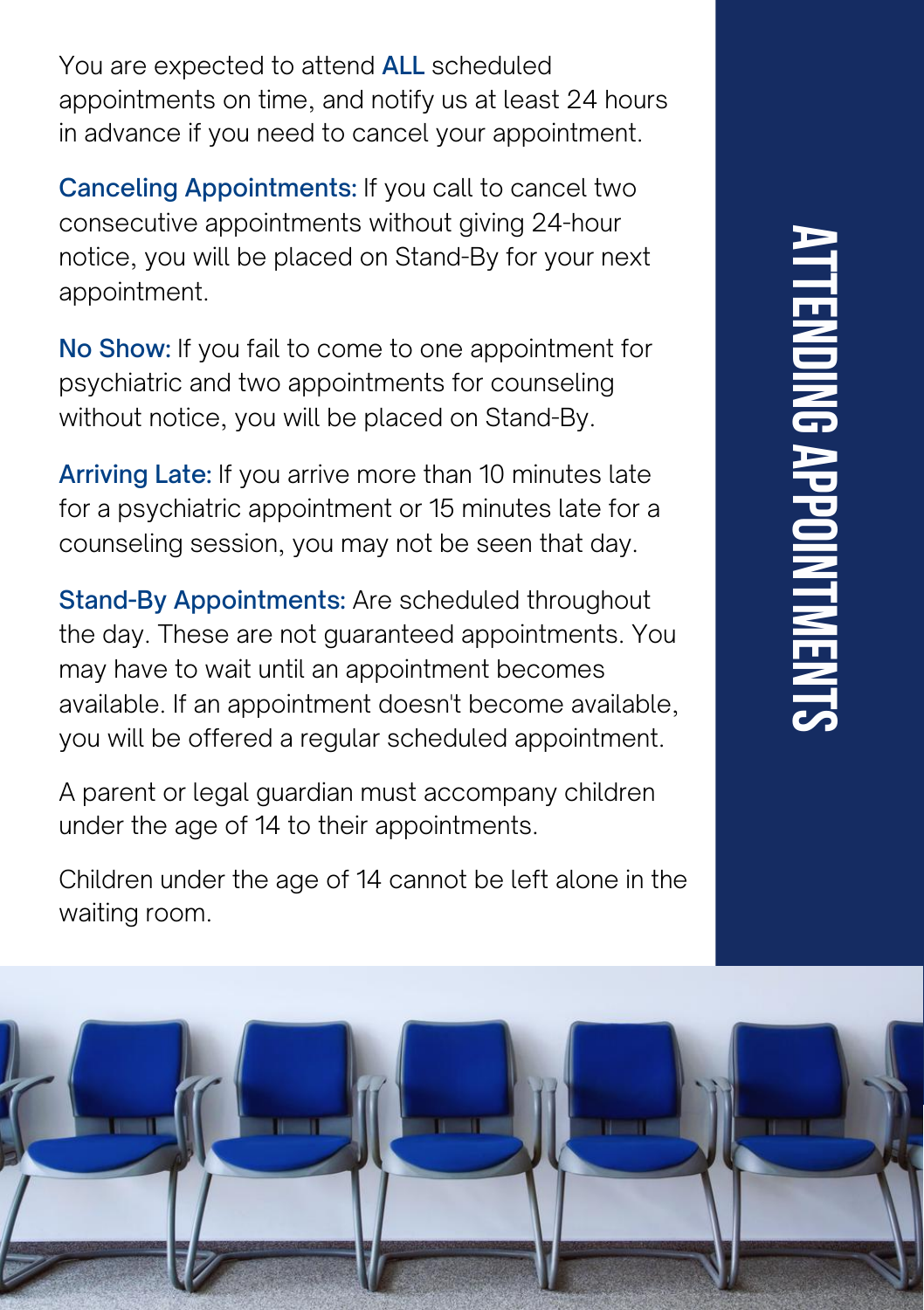### **PAYMENT FOR SERVICES**

Insurance / Medicare / Medicaid: If you are covered by an insurance plan, The Guidance Center will submit claims directly to your insurance company for you.

Self-Pay Plans: If you do not have a pay source, or you are insured and unable to meet the client responsibility portion of your bill, you are eligible to apply for sliding scale fees based on your income and family size.

Other Sources of Funding for Client Services: If you do not have insurance and you meet the eligibility requirements. The Guidance Center may be able to bill alternate sources for your services if funds are available. Eligibility for coverage is based upon verification of the client's income and residency. You may be required to apply for Medical Assistance or show a denial letter.

### Client Responsibilities:

- Provide & keep your contact information and address current
- Provide and keep your current insurance card on file, if applicable
- Report any change in or loss of insurance coverage before next appointment
- Pay any required co-pays / co-insurance or deductibles at time of service / appointment
- Pay Medicaid spend-down amounts
- Apply/Re-apply for Medicaid (if eligible/needed)
- Report any change in Medicare HMO's

Statement & Collection: You are expected to make payment(s) at the time of service. If you cannot make your payments due to financial hardship, please contact us at (814) 362-6535 so arrangements may be made to assist you in meeting your financial obligations to The Guidance Center. Payment of any outstanding bill must be made to avoid suspension of services.

The Guidance Center may refer certain client accounts to thirdparty collection agencies for non-payment of services provided. The Guidance Center and/or third party collection agencies may report adverse information to a consumer credit reporting agency as a result of insufficient payment.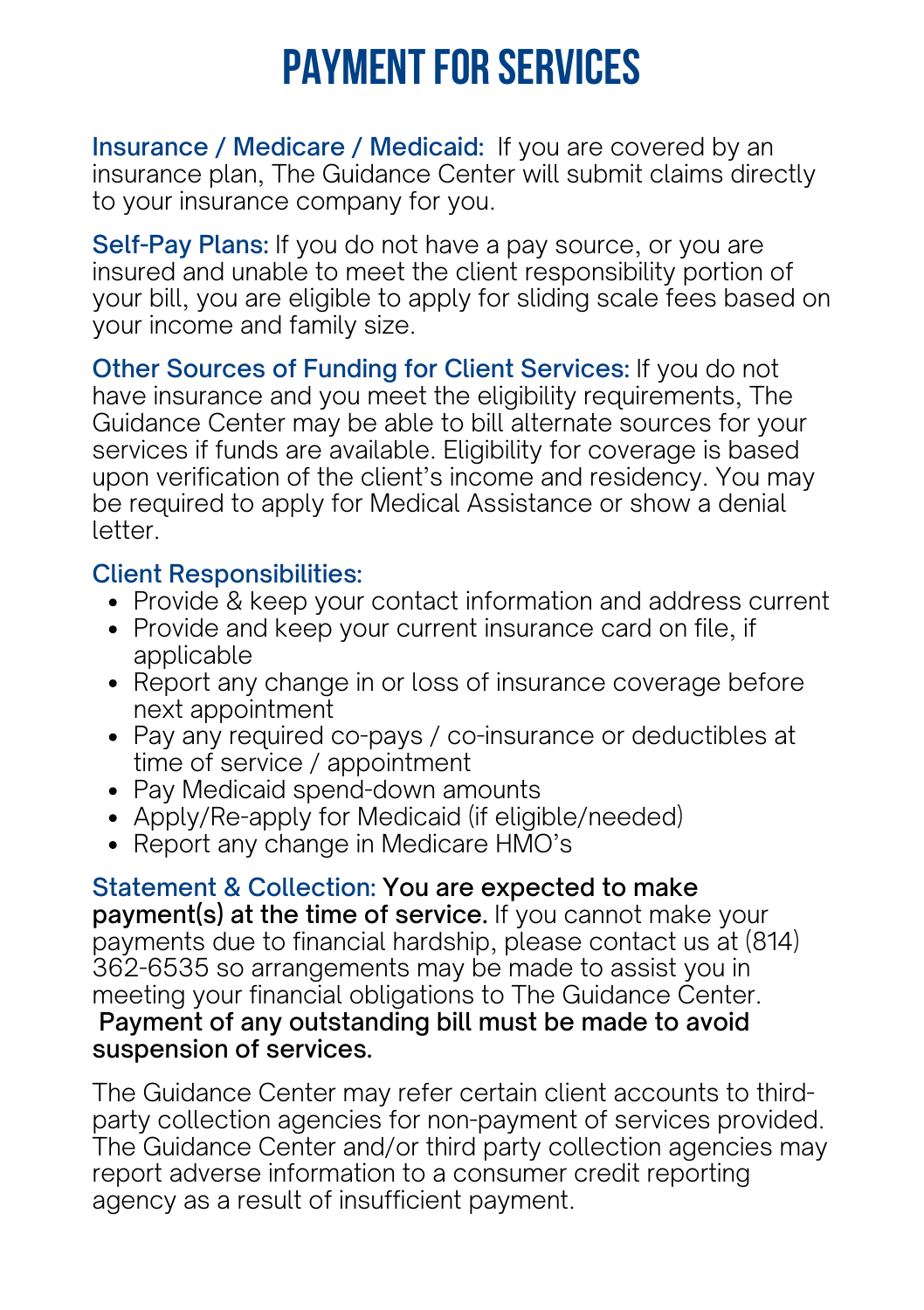#### No Surprise Billing ACT

You have the right to receive a Good Faith Estimate for the total expected cost of non-emergency items or services if you do not have insurance or you are not using insurance. This includes related costs like medical tests, prescription drugs, equipment, and hospital fees.

If you receive a bill for at least \$400 or more than the Good Faith Estimate, you have the right to dispute the bill. You may contact The Guidance Center to dispute that billed charges are higher than the Good Faith Estimate. You can ask to update the bill to match the Good Faith Estimate, ask to negotiate the bill, or ask if there is financial assistance available. Be sure to save a copy or take a picture of your Good Faith Estimate for your records.

For questions or more information about your right to a Good Faith Estimate, visit www.cms.gov/nosurprises or call 1-800-985-3059.

### Cost of Services

#### Counseling Services

| <b>SERVICE</b>                  | TIME            | <b>COST</b> |
|---------------------------------|-----------------|-------------|
| <b>Mental Health Evaluation</b> | 45 - 50 minutes | \$142.50    |
| <b>Therapy Session</b>          | 20 - 30 minutes | \$50.00     |
| <b>Therapy Session</b>          | 45 - 50 minutes | \$90.00     |
| <b>Therapy Session</b>          | 60* minutes     | \$120.00    |
| <b>Therapy Session</b>          | 75 - 80 minutes | \$129.00    |
| Group Therapy                   | per 15 minutes  | \$11.00     |

#### Psychiatrist & CRNP Services

| <b>SERVICE</b>               | TIME           | COST              |
|------------------------------|----------------|-------------------|
| Evaluation - MD / CRNP       |                | \$280.00/\$181.00 |
| Med Check - MD / CRNP        | 15 minutes     | \$88.00           |
| <b>Medication Check - RN</b> | per 15 minutes | \$53.00           |
| Drug & Alcohol Evaluation    |                | \$286.00          |
| Psychiatric MAT Evaluation   |                | \$286.00          |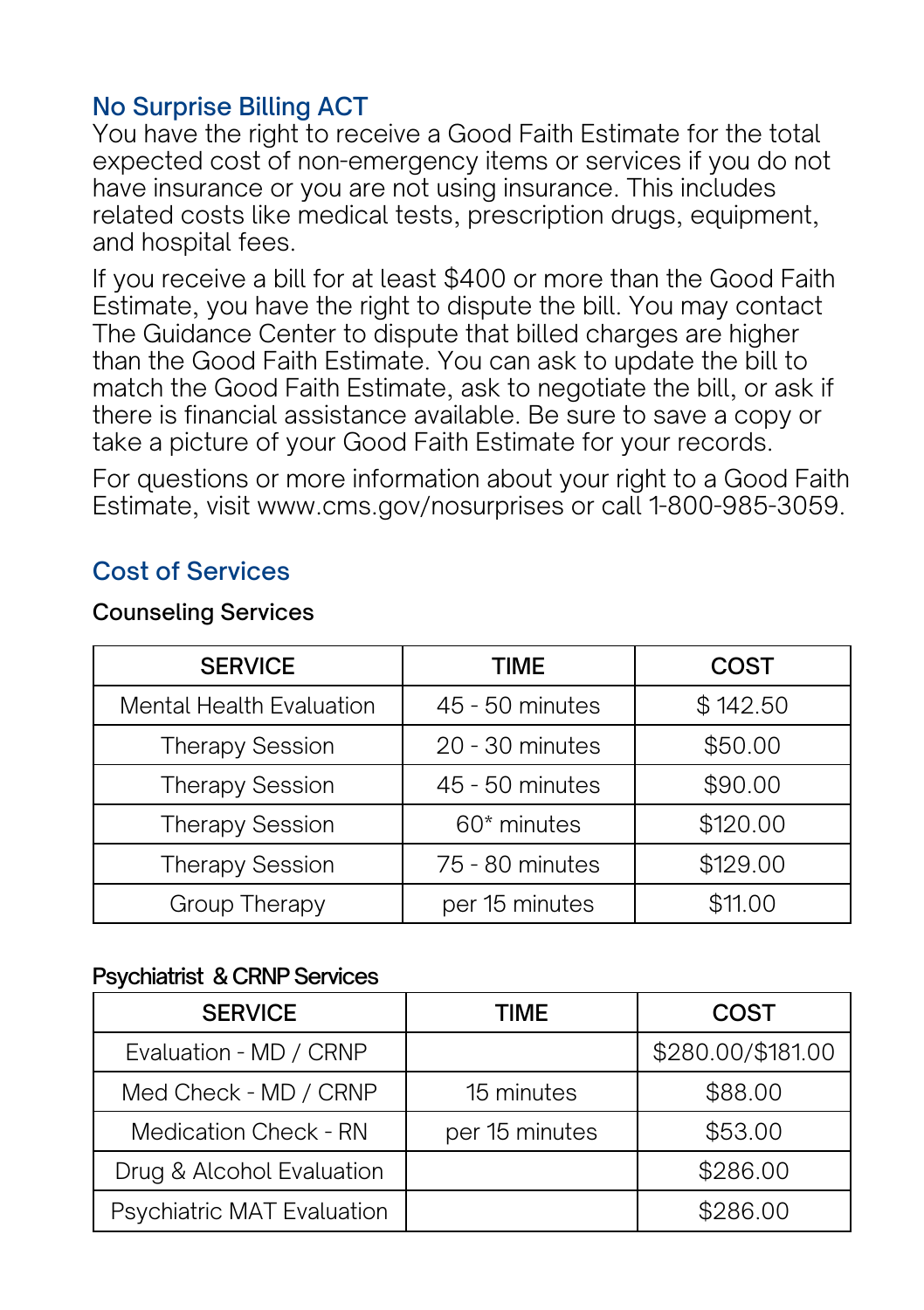

While we continue to have face-to-face appointments, we have expanded our services to offer telehealth visits. Telehealth is faceto-face video that allows clients to have appointments in real time through confidential video conferencing.

If you are interested in telehealth services, an agency clinician will assess to determine if it is clinically appropriate for you to receive services through telehealth.

If you prefer to receive services in person, you will be provided with an in person appointment. When services are being provided to a child or youth, a caregiver must be present to assist in effectively engaging in services.

### What equipment do I need?

You will need a computer, laptop, tablet, or smartphone. Your device will need a camera, microphone, and a strong internet connection. If you do not have access to the equipment needed for telehealth, you will need to attend your appointment in person.

#### How do I connect?

The Guidance Center uses a confidential audio/video platform, Doxy.me or Zoom. Depending on your clinician, our staff will send you information on how to connect through one of these platforms.

Your clinician or their support staff will help troubleshoot any technology challenges. Contact information (phone/e-mail) will be shared ahead of time in case your session should be discontinued or needs to be rescheduled.

### **Confidentiality**

The laws that protect the confidentiality of your information in faceto-face visits or sessions also apply to telehealth visits.